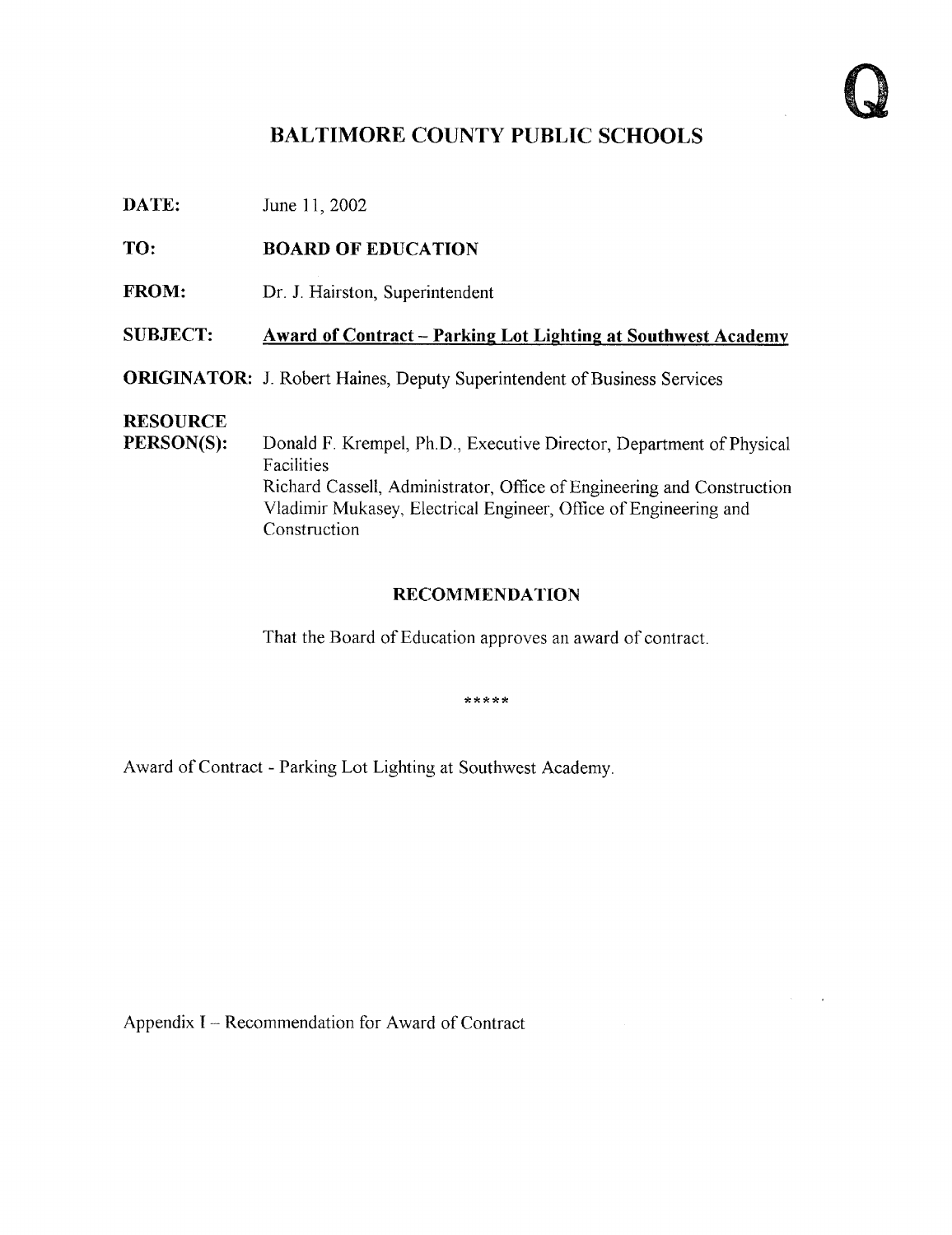### Appendix <sup>I</sup>

#### Recommendation for Award of Contract Parking Lot Lighting - Southwest Academy June 11, 2002

On May 23, 2002, three (3) bids were received for lighting the parking lot at Southwest Academy - Bid #5-572-02 . This project consists of furnishing and installing light poles, flood light fixtures, and all associated electrical wiring and controls. A summary of the bid results is attached. Based on the bids received, the Department of Physical Facilities recommends an award of contract to Action Electrical Contractors, Inc., the lowest responsive bidder, in the amount of \$52,000.00.

At this time, we are also requesting approval of <sup>a</sup> 10% Change Order Allocation in the amount of \$5,200 .00 to cover any unforeseen conditions and minor changes to the contract, to be authorized and approved by the Building Committee in accordance with Board Policy .

Funding for this project is available from the Maryland State Aging School Program for Fiscal Year 2002.

APPROVED:

 $\epsilon$  .

Donald FUKZembel. Ph.D. Executive Director